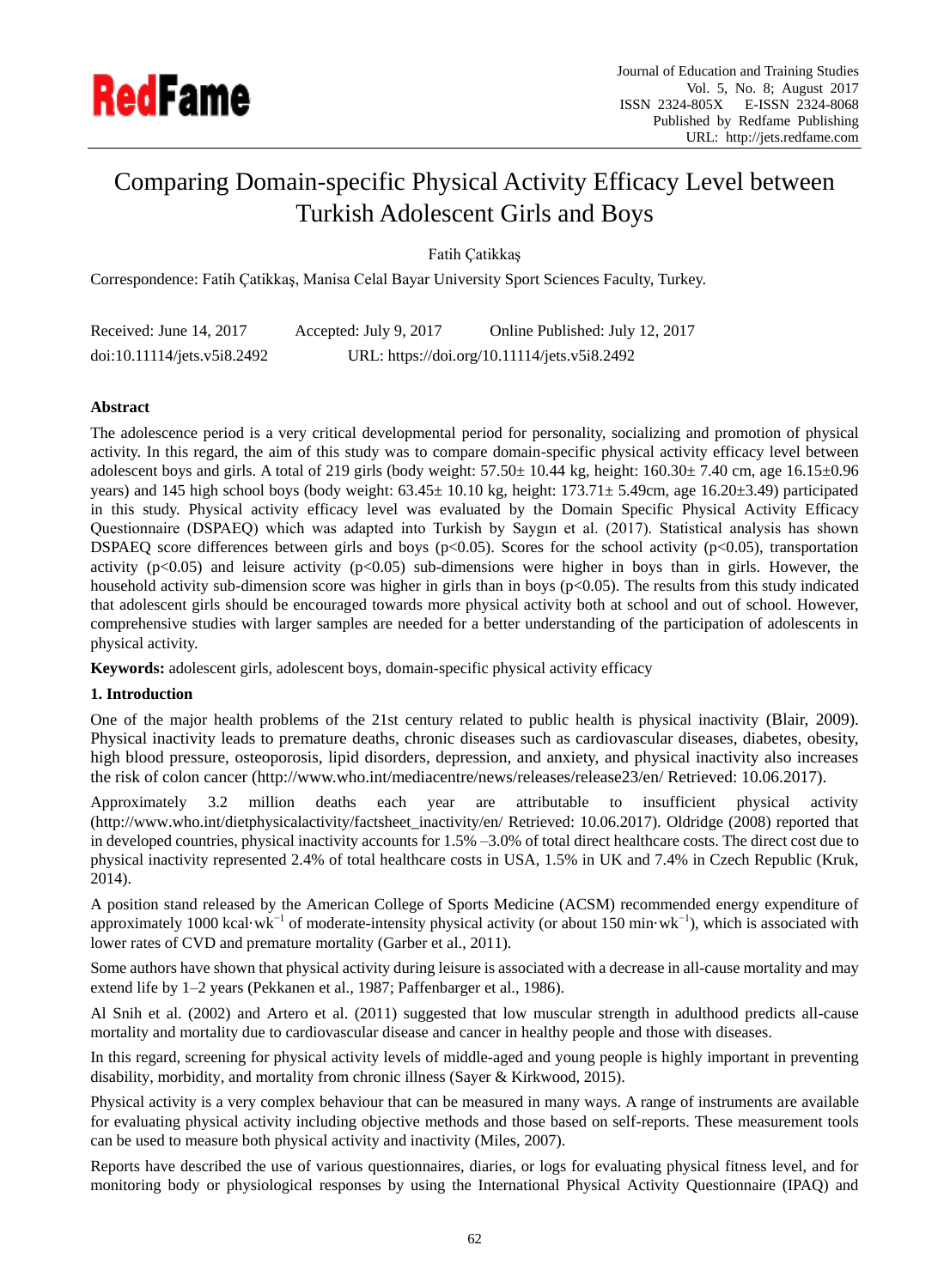Borg's Scale, among others (Haskell & Kiernan, 2000). One of these questionnaires is the Domain-Specific Physical Activity Efficacy Questionnaire (DSPAEQ). While the International Physical Activity Questionnaire (IPAQ) evaluates physical activity level as metabolic equivalents (METS) in single items, DSPAEQ evaluates physical activity by a domain-specific approach (ambulatory activities efficacy, household activities efficacy, leisure-time activities efficacy, transportation activities efficacy and school activities efficacy).

Using DSPAEQ can lead to different results in evaluating an individual's physical activity level. In this regard, the aim of this study is to compare physical activity efficacy between adolescent girls and boys.

## **2. Material and Method**

This study was conducted in accordance with the Declaration of Helsinki.

#### *2.1 Participants*

219 girls (body weight:  $57.50 \pm 10.44$  kg, height:  $160.30 \pm 7.40$  cm, age  $16.15 \pm 0.96$  years), and 145 boys (body weight:  $63.45 \pm 10.10$  kg, height:  $173.71 \pm 5.49$ cm, age  $16.20 \pm 3.49$ ), in total 364 students who are living and taking education at different high school in Manisa province of Turkey participated voluntarily for this study.

#### *2.2 Measuring Tools*

In determining physical activity efficacy in different activity areas of students, the Domain Specific Physical Activity Efficacy Scale (DSPAEQ) According to EFA, factor loadings of all items range from 0.405 – 0.924. Also, according to the reliability analysis, the dimension "in transportation" was quite reliable while all other dimensions were highly reliable. On the other hand, the compliance values of the measurement model according to the CFA results was found as  $\chi$ 2=559.7, df = 289,  $\chi$ 2/df = 1.93; CFI = 0.950, IFI = 0.951, NFI = 0.903; RMSEA = 0.068 which was developed by Campbell et al. (2016) and adapted into Turkish by Saygın et al., (2017) was used in the study. DSPAEQ consists of 5 dimensions and 26 items (at school: 6 items, during transportation: 3 items, in the house: 5 items, during leisure and recreation: 6 items, and during school trips and transportation: 6 items). The scale form consisted of two sections. The first section consisted of demographical information, and in the second section they were asked how much confidence they had in themselves in physical activities performed in five activity areas. A Likert-type 10-point scale was used for the items (0=no confidence at all, and 100=complete confidence). Total average score was calculated by item answers in each area ranging from 0-100. High scores describe a high level of physical activity efficacy.

#### *2.3 Data Analysis*

#### Statistical calculations were made using the SPSS (version 18.0) Program

Data obtained were saved in the SPSS (18.0) program. Normal distribution of the data was examined with Kolmogorov Smirnov test and skewness, kurtosis values. The values for skewness and kurtosis between -2 and +2 are considered acceptable in order to prove normal univariate distribution (George & Mallery, 2010). The skewness and kurtosis of items in all dimension of the scale was between -2 and +2. All sub-dimensions of the scale were seen to have shown a normal distribution in both boys and girls (p>0.05), so Independent Sample t test was used to compare DSPAEQ sub-dimensions in different physical activity areas of students according to gender. The significance value was accepted as  $p < 0.05$ .

#### **3. Findings**

Comparative scores obtained from the sub-dimensions of DSPAEQ, namely, physical activity at school, physical activity during transportation, household physical activity, leisure-time and recreational physical activity, and physical activity during school trips and transportation according to gender are presented in tables 1-5, respectively.

As indicated in Table 1, when the 1st, 2nd, 3rd, 4th, 5th and 6th items of **"**Physical Activity at School" sub-dimension of the domain specific physical activity efficacy scale were compared according to gender, a statistically significant difference was found in favour of boys  $(p<0.001)$ .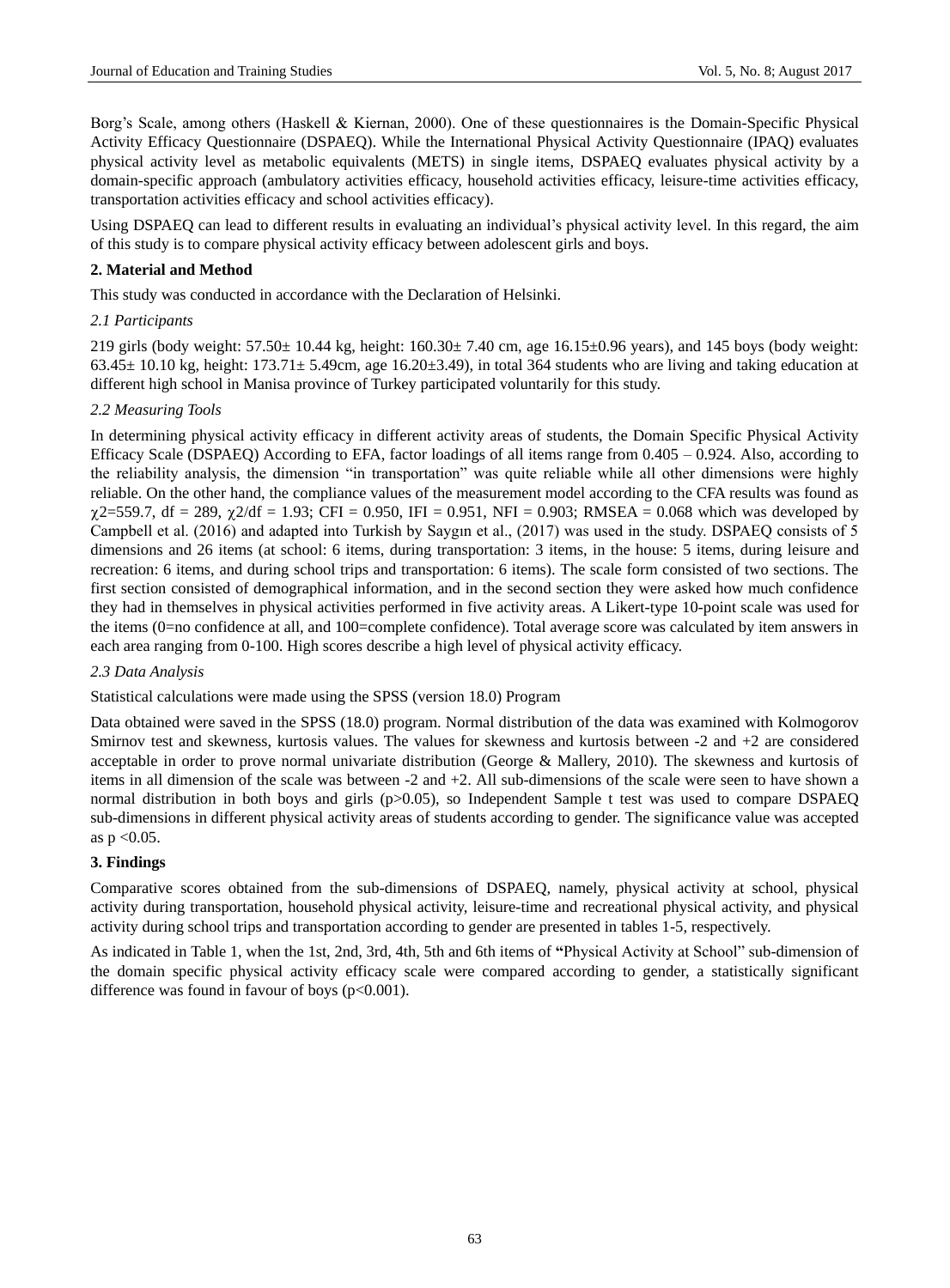Table 1. Comparing the "physical activity at school" sub-dimension of DSPAEQ according to gender  $(n_{\text{o}}-219)$ ,  $n_{\text{bov}} = 145$ 

| <b>Physical activity at school</b>                                         | Gender | Mean $\pm$ SD   | p       |
|----------------------------------------------------------------------------|--------|-----------------|---------|
| 1. How confident are you about doing average intensity 30-min. physical G  |        | $71.8 \pm 26.3$ |         |
| exercise or other school activities every day of the school week?          | B      | $85.8 \pm 22.6$ | < 0.001 |
| 2. How confident are you about doing average intensity 60-min. physical G  |        | $61.6 + 28.6$   |         |
| exercise or other school activities every day of the school week?          | B      | $80.5 \pm 26.2$ | < 0.001 |
| 3. How confident are you about doing average intensity 120-min. physical G |        | $50.7 + 29.6$   |         |
| exercise or other school activities every day of the school week?          | M      | $71.7 + 30.2$   | < 0.001 |
| 4. How confident are you about doing high intensity 15-min. physical G     |        | $62.9 + 30.4$   |         |
| exercise or other school activities every day of the school week?          | B      | $80.3 \pm 25.9$ | < 0.001 |
| 5. How confident are you about doing high intensity 30-min. physical G     |        | $54.6 + 32.1$   |         |
| exercise or other school activities every day of the school week?          | B      | $77.2 + 28.4$   | < 0.001 |
| 6. How confident are you about doing high intensity 60-min. physical G     |        | $45.5 \pm 32.6$ |         |
| exercise or other school activities every day of the school week?          | В      | $64.3 \pm 32.3$ | < 0.001 |

 $*p<0.05$  G: Girl, B: Boy:

Table 2. Comparing the **"**physical activity during transportation" sub-dimension of DSPAEQ according to gender  $(n_{\text{girl}}=219, n_{\text{bov}}=145)$ 

| Physical activity during transportation                                             | Gender | Mean $\pm$ SD   |         |
|-------------------------------------------------------------------------------------|--------|-----------------|---------|
| 7. How confident are you about riding a bicycle or running at G                     |        | $77.7 + 27.1$   | $.006*$ |
| a light tempo for 15 mins. on five days of the week or more?                        | - B    | $85.5 \pm 25.0$ |         |
| 8. How confident are you about riding a bicycle or running G                        |        | $73.6 \pm 27.5$ |         |
| at a moderate tempo for 15 mins. on five days of the week or $_{\text{B}}$<br>more? |        | $81.7 + 26.9$   | $.005*$ |
| 9. How confident are you about riding a bicycle or running G                        |        | $64.2 + 29.1$   |         |
| at a moderate tempo for 60 mins. on five days of the week or $R$<br>more?           |        | $74.7 + 27.4$   | $.001*$ |

 $*p<0.05$  G: Girl, Boy: B

As indicated in Table 2, when the 7th, 8th and 9th items of the **"**Physical Activity during Transportation" sub-dimension of the domain specific physical activity efficacy scale were compared according to gender, a statistically significant difference was found in favour of boys ( $p=0.006$ ,  $p=0.005$  and  $p=0.001$ , respectively).

Table 3. Comparing the "household physical activity" sub-dimension of DSPAEQ according to gender  $(n_{\text{crit}}=219,$  $n_{\text{boy}} = 145$ 

| <b>Household physical activity</b>                         | Gender         | Mean $\pm SD$   |                                       |
|------------------------------------------------------------|----------------|-----------------|---------------------------------------|
| 10. How confident are you about doing light-intensity G    |                | $82.2 \pm 26.1$ |                                       |
| housework for 15 mins. on two days of the week or more?    | B              | $74.7 \pm 31.2$ | $.014*$                               |
| 11. How confident are you about doing light-intensity G    |                | $78.1 \pm 26.5$ |                                       |
| housework for 30 mins. on two days of the week or more?    | $\overline{B}$ | $70.8 \pm 31.7$ | $.017*$<br>$.028*$<br>$.034*$<br>.096 |
| 12. How confident are you about doing light-intensity G    |                | $70.0 \pm 28.2$ |                                       |
| housework for 60 mins. on two days of the week or more?    | B              | $62.6 \pm 34.9$ |                                       |
| 13. How confident are you about doing moderate-intensity G |                | $67.8 + 29.6$   |                                       |
| housework for 30 mins. on two days of the week or more?    | B              | $60.7 \pm 33.2$ |                                       |
| 14. How confident are you about doing moderate-intensity G |                | $62.2 \pm 30.7$ |                                       |
| housework for 60 mins, on two days of the week or more? B  |                | $56.5 \pm 33.5$ |                                       |

 $*p<0.05$  G: Girl, Boy: B

As indicated in Table 3, when the 10th, 11th, 12th and 13th items of the **"**Household/ Physical Activity" sub-dimension of the domain specific physical activity efficacy scale were compared according to gender, there was a statistically significant difference in favour of girls (p<0.05). However, there was no statistically significant difference according to gender for the 14th item (p>0.05)

As indicated in Table 4, when the 15th, 16th, 17th, 18th, 19th and 20th items of the **"**Leisure-time and Recreational Physical Activity" sub-dimension of the domain specific physical activity efficacy scale were compared according to gender, a statistically significant difference was found in favour of boys (p<0.001).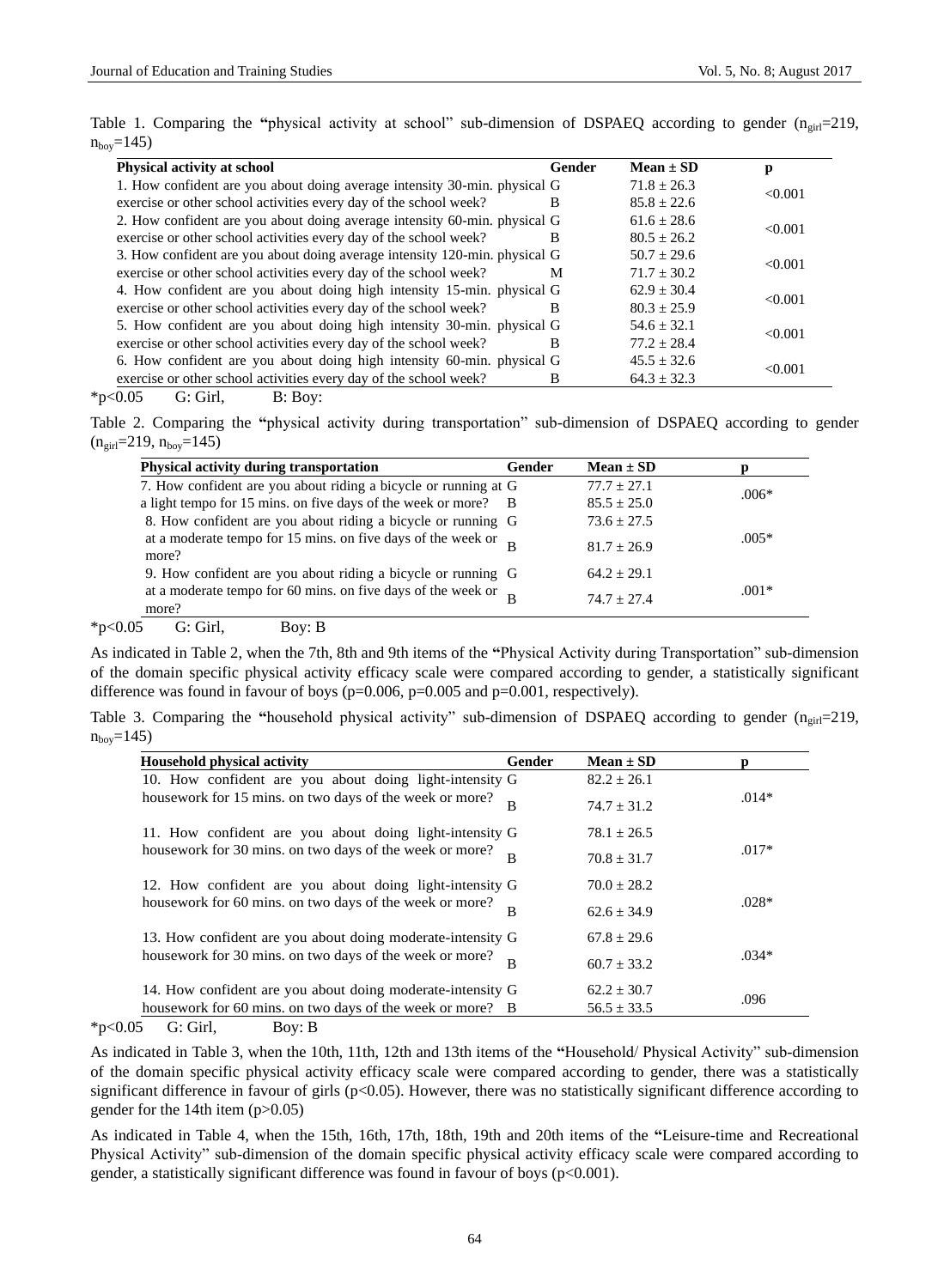Table 4. Comparing the **"**leisure-time and recreational physical activity" sub-dimension of DSPAEQ according to gender  $(n_{\text{oirl}}=219, n_{\text{box}}=145)$ 

| Leisure-time and recreational physical activity                                                                                   | Gender               | Mean $\pm SD$    | p       |
|-----------------------------------------------------------------------------------------------------------------------------------|----------------------|------------------|---------|
| 15. How confident are you about doing these types of G                                                                            |                      | $73.3 \pm 2.5.9$ |         |
| moderate-intensity physical activities for 30 mins. for three days<br>of the week or more?                                        | $86.4 \pm 20.3$<br>B |                  | < 0.001 |
| 16. How confident are you about doing these types of G                                                                            |                      | $67.2 \pm 26.2$  |         |
| moderate-intensity physical activities for 60 mins. for three days<br>of the week or more?                                        | B                    | $82.8 \pm 22.0$  | < 0.001 |
| 17. How confident are you about doing these types of G<br>moderate-intensity physical activities for 120 mins. for three          |                      | $58.4 \pm 26.8$  |         |
| days of the week or more?                                                                                                         | B                    | $75.2 + 24.6$    | < 0.001 |
| 18. How confident are you about doing these types of vigorous G<br>physical activities for 15 mins. for three days of the week or |                      | $62.3 \pm 29.0$  |         |
| more?                                                                                                                             | B                    | $81.1 \pm 22.1$  | < 0.001 |
| 19. How confident are you about doing these types of vigorous G<br>physical activities for 30 mins. for three days of the week or |                      | $56.5 \pm 29.0$  |         |
| more?                                                                                                                             | B                    | $74.8 \pm 25.9$  | < 0.001 |
| 20. How confident are you about doing these types of vigorous G<br>physical activities for 60 mins. for three days of the week or |                      | $50.4 \pm 29.7$  |         |
| more?                                                                                                                             | В                    | $68.4 \pm 29.9$  | < 0.001 |

## $*p<0.05$  G: Girl, B: Boy

Table 5. Comparing the " physical activity during school trips and transportation" sub-dimension of DSPAEQ according to gender  $(n<sub>girl</sub>=219, n<sub>boy</sub>=145)$ 

| Physical activity during school trips and transportation        | Gender | Mean $\pm$ SD   |         |  |
|-----------------------------------------------------------------|--------|-----------------|---------|--|
| 21. How confident are you about light-intensity walking G       |        | $83.8 \pm 24.8$ |         |  |
| during school time for 15 mins every day of the school<br>week? |        | $87.3 \pm 23.8$ | .185    |  |
| 22. How confident are you about light- intensity walking G      |        | $80.7 \pm 24.1$ |         |  |
| during school time for 30 mins every day of the school<br>week? |        | $84.3 + 26.2$   | .178    |  |
| 23. How confident are you about light- intensity walking G      |        | $75.9 \pm 25.5$ |         |  |
| during school time for 60 mins every day of the school<br>week? |        | $81.1 + 25.4$   | .057    |  |
| 24. How confident are you about light-intensity walking G       |        | $81.0 \pm 25.1$ | .054    |  |
| for 15 mins, on five or more days of the week?                  | B      | $86.1 \pm 24.2$ |         |  |
| 25. How confident are you about light-intensity walking G       |        | $76.4 \pm 26.6$ | $.005*$ |  |
| for 30 mins, on five or more days of the week?                  | B      | $84.2 \pm 23.9$ |         |  |
| 26. How confident are you about light-intensity walking G       |        | $71.4 \pm 29.3$ | $.023*$ |  |
| for 60 mins, on five or more days of the week?                  | B      | $78.3 \pm 26.1$ |         |  |

 $*p<0.05$  G: Girl, B: Boy

As indicated in Table 5, when the 25th and 26th items of the "Physical Activity During School Trips and Transportation" sub-dimension of the domain specific physical activity efficacy scale were compared according to gender, there was a statistically significant difference in favour of boys (p=0.005 and p=0.023, respectively).

However, there was no statistically significant difference in the 21st, 22nd, 23rd or 24th items between girls and boys.

#### **4. Discussion**

Saygın (2014) reported that it is critical for public health to make children gain physical activity habits at very early ages, as well as good behaviours, to prevent obesity as early as possible. The results of the present study have shown that DSPAE scores of the boys were higher than those of the girls. Also, the main findings of this study are a) the school activity, transportation activity and leisure activity sub-dimension scores were higher in the boys than in the girls, whereas b) the household activity sub-dimension score was higher in the girls than in the boys. These results are not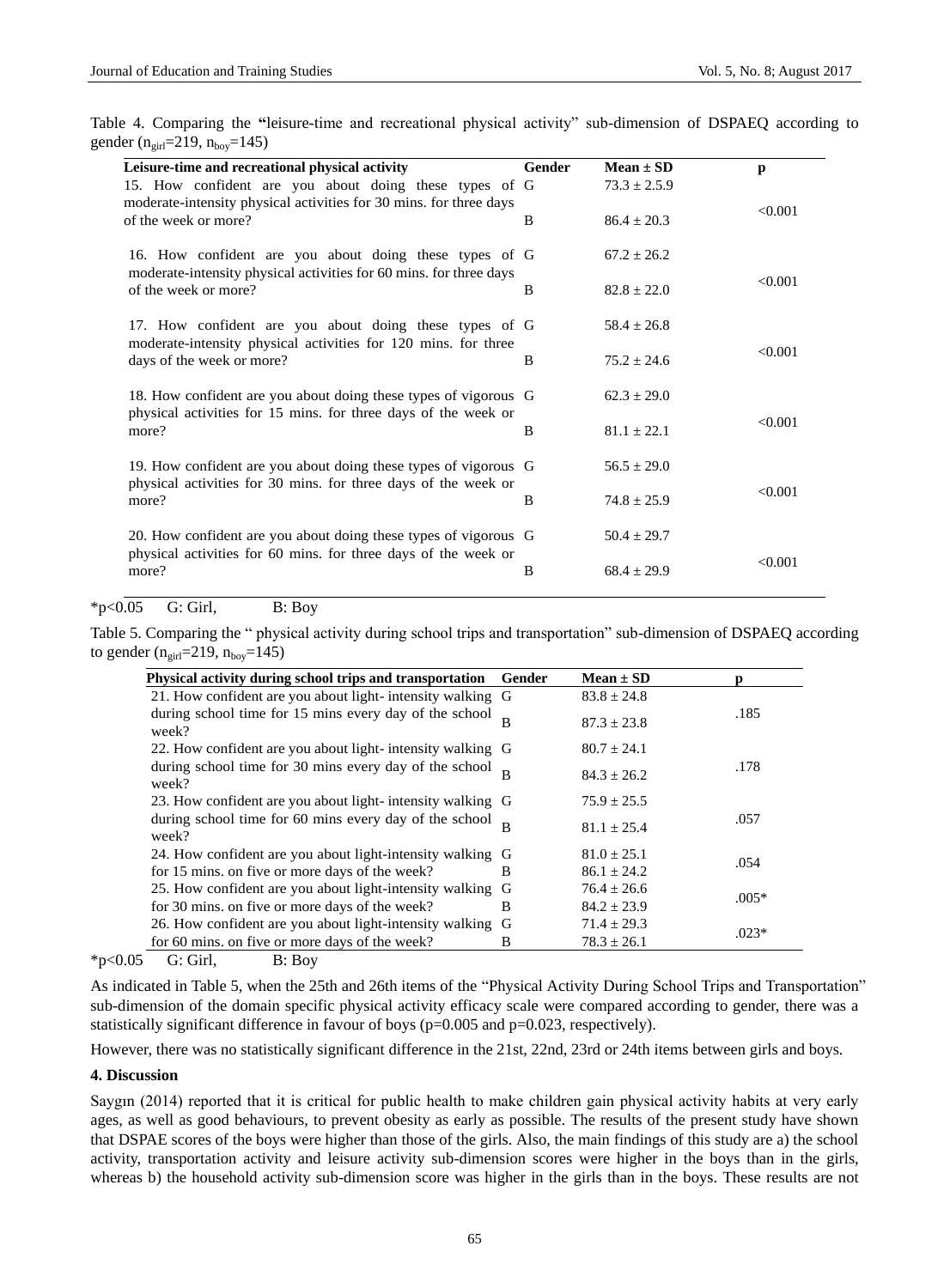surprising, since in Turkish families girls generally help their parents in household activities. In line with the findings of the present study, Dağcı and Saygın (2015) reported a significant difference between the pedometer values of adolescent boys and girls.

In this context, Sallis et al. (1996) reported that boys have higher activity levels according to girls due to psychological, social, environmental and ethnic differences. As in the study of Sallis et al. (1996), in this study it is reported that boys are physically more active than girls. This situation is explained as boys reported taking more vigorous exercise outside school and during school physical education, as well as more participation in sports teams, but girls declared taking more activity-related lessons and classes (Sallis et al., 1996).

This study cannot explain why boys are physically more active than girls in the absence of certain variables such as income level of the family, social status of the family, participation in sports activity independently of school physical activity classes, whether or not parents of the adolescents participate in physical activity, personality characteristics of the adolescents (self-efficacy, self-confidence, motivation, etc), and access to physical activities such as the location of parks and schools (Strauss et al.,2001).

Age is not responsible for the differences in domain-specific physical activity level efficacy examined in this study, since the groups were homogeneous in terms of age. Riddoch et al (2004) reported that with regard to total activity, 9-yr-olds are considerably more active than 15-yr-olds. We concluded from Riddoch's study that older children are more inactive than younger children.

Another important factor affecting adolescents' participation in physical activity is the support of parents (Sallis et al., 1999). Parents can be encouraged to support their teens' physical activity participation verbally or by rewarding them.

Strauss et al. (2001) reported that there was a significant decline in physical activity levels between ages 10 and 16, particularly in girls. According to Strauss et al. (2001), the most important personality factor leading to adolescent physical activity is self-efficacy. Reynolds et al. (1990) demonstrated that self-efficacy was significantly correlated with self-reported levels of physical activity in adolescents. Also, Sallis et al (1986) showed that self-efficacy was the strongest correlate of exercise behaviours in a community sample of adults.

As it can be seen, adolescents' participation in physical activity is a complex subject. Adolescents are affected by many factors such as biological and developmental factors, psychological factors, social and cultural factors, and physical environment factors when participating in physical activity (Sallis et al., 1992). Comprehensive studies with larger samples are needed for a better understanding of the participation of adolescents in physical activity.

Especially in our country, certain programs which are applied in some countries, such as school-based programs, community-based programs and family-based programs should be designed and put into practice. Turkish adolescent girls should be directed towards physical activities, especially those applied out of the house.

#### **References**

- Al Snih, S., Markides, K. S., Ray, L., Ostir, G. V., & Goodwin, J. S. (2002). Handgrip strength and mortality in older Mexican Americans. *Journal of the American Geriatrics Society*, *50*(7), 1250-1256. <https://doi.org/10.1046/j.1532-5415.2002.50312.x>
- Artero, E. G., Lee, D. C., Ruiz, J. R., Sui, X., Ortega, F. B., Church, T. S., ... Blair, S. N. (2011). A prospective study of muscular strength and all-cause mortality in men with hypertension. *Journal of the American College of Cardiology*, *57*(18), 1831-1837. <https://doi.org/10.1016/j.jacc.2010.12.025>
- Blair, S. N. (2009). Physical inactivity: the biggest public health problem of the 21st century. *British journal of sports medicine*, *43*(1), 1-2.
- Campbell, N., Gray, C., Foley, L., Maddison, R., & Prapavessis, H. (2016). A domain-specific approach for assessing physical activity efficacy in adolescents: From scale conception to predictive validity. *Psychology of Sport and Exercise*, *22*, 20-26. <https://doi.org/10.1016/j.psychsport.2015.05.002>
- Dagci, G., & Saygin, Ö. (2015). Investigation of Physical Activity Levels and Body Compositions of Adolescent Boys and Girls. *STUDIES ON ETHNO-MEDICINE*, *9*(3), 385-390.
- Garber, C. E., Blissmer, B., Deschenes, M. R., Franklin, B. A., Lamonte, M. J., Lee, I. M., ... Swain, D. P. (2011). Quantity and quality of exercise for developing and maintaining cardiorespiratory, musculoskeletal, and neuromotor fitness in apparently healthy adults: guidance for prescribing exercise. *Medicine & Science in Sports & Exercise*, *43*(7), 1334-1359. <https://doi.org/10.1249/MSS.0b013e318213fefb>
- George, D., & Mallery, M. (2010). SPSS for Windows Step by Step: A Simple Guide and Reference, 17.0 update (10a ed.) Boston: Pearson.